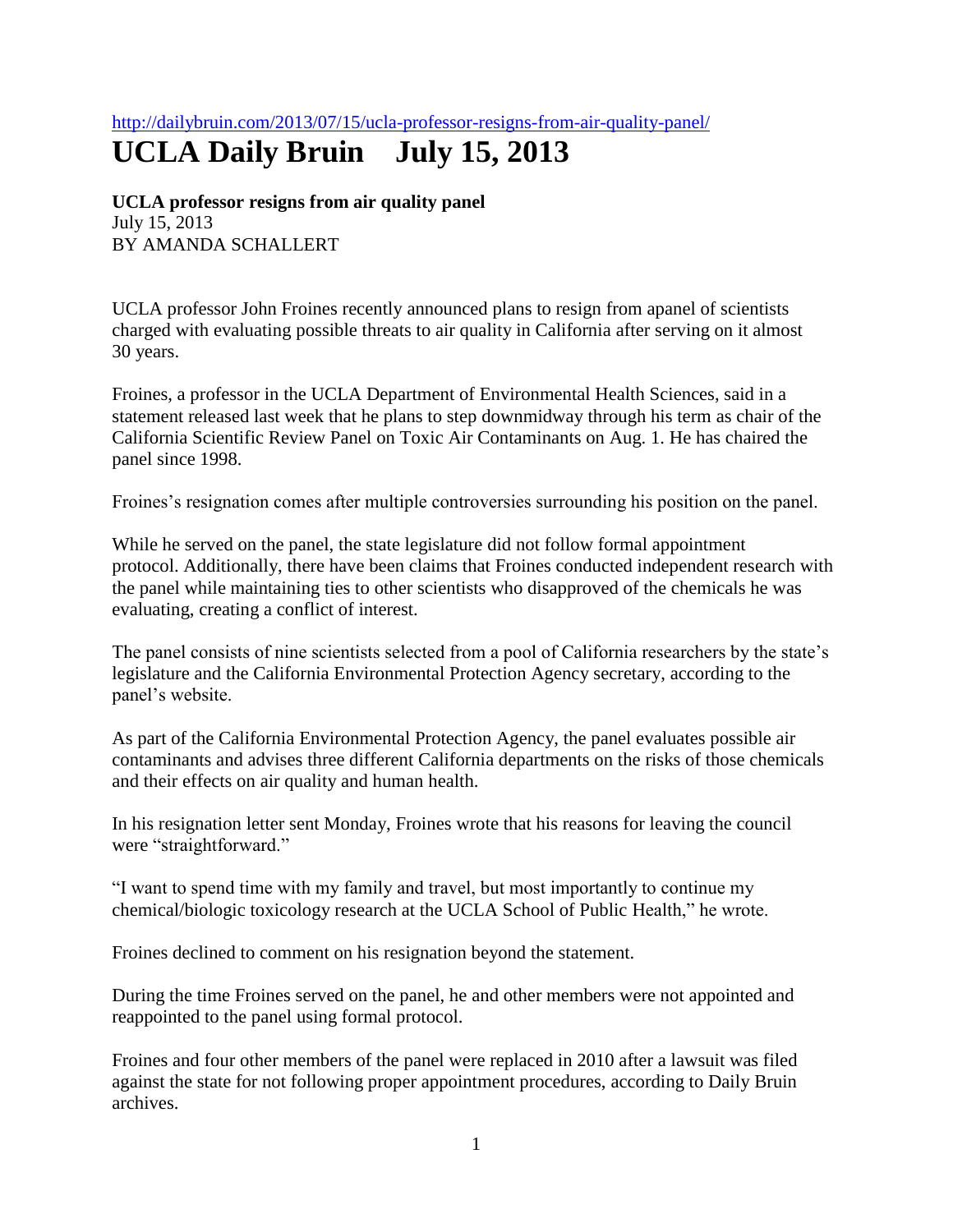State law calls for the legislature and the California Environmental Protection Agency to appoint or reappoint panel members every three years from a candidate pool.

The legislature and the California EPA did not follow formal appointment protocol, however, resulting in the 2010 lawsuit.

Froines returned to the panel after just a few months, in November, though another chair had been appointed to lead the panel by that time.

Last February, the assembly re-appointed Froines for another three-year term —which would last until January 2015.

In the months before Froines resigned, the Bakersfield Californian published multiple columns that publicized UCLA's refusal to disclose all of Froines's personal responsive emails, despite requests from a company that produced a chemical the Scientific Review Panel had evaluated.

In 2009, Froines and the panel were tasked with evaluating the chemical methyl iodide, which was manufactured by Arysta LifeScience a corporation that makes insecticides and fungicide products.

After conducting research, the Scientific Review Panel issued a report documenting the harmful effects of methyl iodide. Arysta LifeScience then requested the UC disclose public records in July 2010, including Froines's emails.

UCLA took about 10 months to disclose the records and never agreed to send the entirety of the request, despite protests from the Arysta LifeScience lawyer, according to two year's worth of email communications between the lawyer and Kevin Reed, the UCLA Vice Chancellor of Legal Affairs.

Some of the public records showed that the CEO of the Pesticide Research Institute emailed Froines a report conducted by a federal body, assessing the chemical methyl iodide.

Froines was sent the report even though he and the panel were tasked to conduct their own independent evaluation of methyl iodide in 2009.

One email contained a message from Froine's assistant — Elinor Fanning — in 2009 saying Froines would support UC Berkeley Professor Robert Bergman, who sent the United States Environmental Protection Agency a letter calling methyl iodide "highly toxic."

"John talked with Bergman last week, and we want Bergman to know that we would support him in any way possible going to the governor, etc. but that we have to remain behind the scenes at the moment," Fanning wrote."John has to protect his position as chair of the review committee for the time being."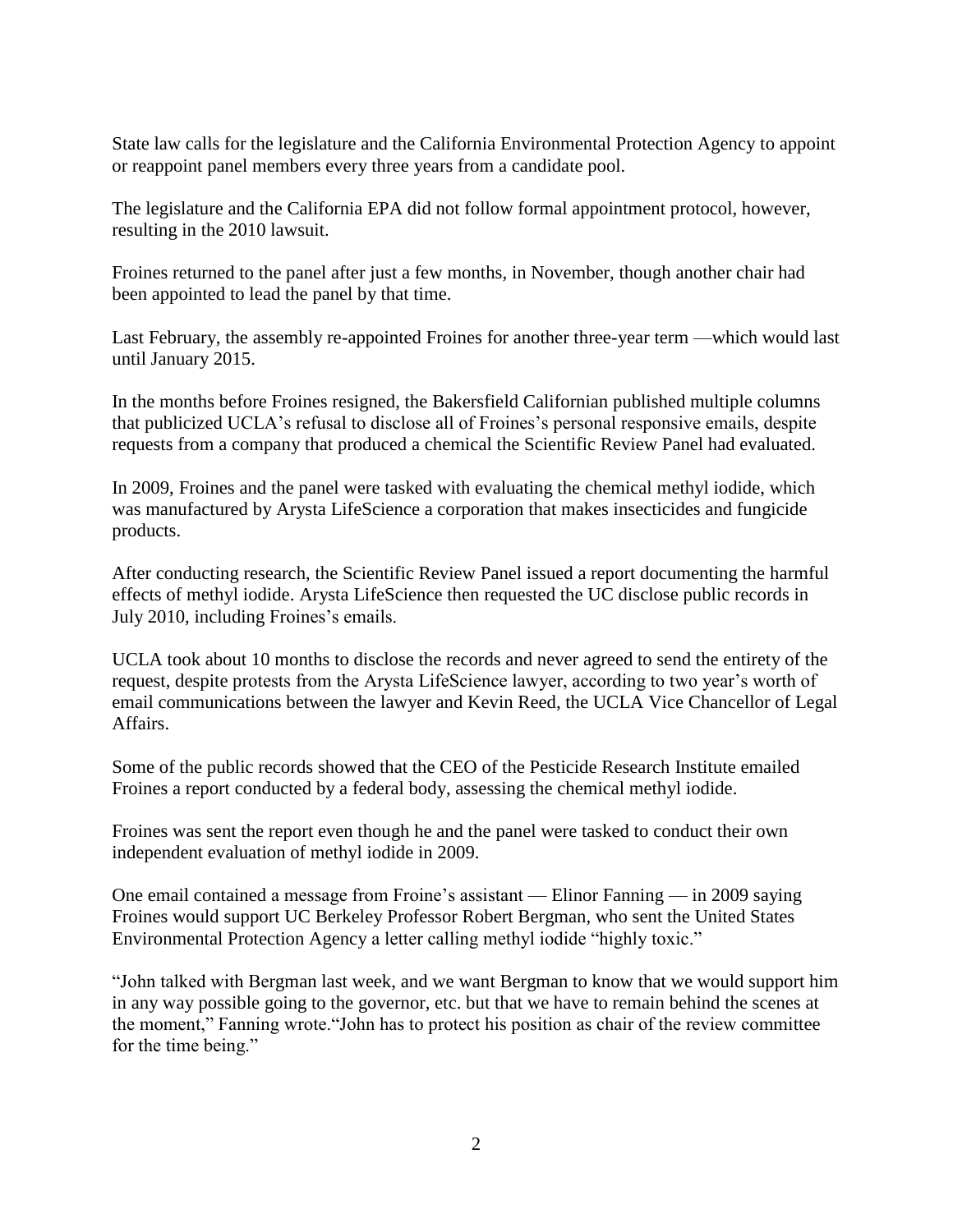Steve Ritea, the associate director of university communications, said he disagreed with allegations that Froines had any conflict of interest while conducting research.

"(Froines's) work resulted in important government regulations, often opposed by industry, that today protect countless citizens and have undoubtedly saved many lives," Ritea said in the statement. "It is unfortunate that those politically opposed to government oversight of industry have chosen to level baseless allegations against Professor Froines."

The legislative assembly will choose a new chair for the Scientific Review Panel from a pool of applicants to serve out the remainder of Froines's term.

Compiled by Amanda Schallert, Bruin senior staff.

Email Schallert at [aschallert@media.ucla.edu.](mailto:aschallert@media.ucla.edu)

<http://dailybruin.com/staff/>

## **2013-2014 UCLA Daily Bruin Staff**

[Jillian Beck](mailto:jbeck@media.ucla.edu) | **EDITOR IN CHIEF** [Loic Hostetter](mailto:lhostetter@media.ucla.edu) | **MANAGING EDITOR** [Kate Parkinson-Morgan](mailto:kparkinsonmorgan@media.ucla.edu) | **DIGITAL MANAGING EDITO[R](mailto:asherrard@media.ucla.edu)**

[Erin Donnelly](mailto:edonnelly@media.ucla.edu) | **NEWS EDITOR** [Amanda Schallert,](mailto:aschallert@media.ucla.edu) [Kristen Taketa,](mailto:ktaketa@media.ucla.edu) [Yael Levin](mailto:ylevin@media.ucla.edu) | Assistant News Editors [Chandini Soni](mailto:csoni@media.ucla.edu) | Science & Health Editor [Katherine Hafner](mailto:khafner@media.ucla.edu) | Enterprise Editor [Naheed Rajwani](mailto:nrajwani@media.ucla.edu) | News Staff

---------- Forwarded message ---------- From: **Amanda Schallert** [<aschallert@media.ucla.edu>](mailto:aschallert@media.ucla.edu) Date: Thu, Jul 11, 2013 at 10:45 AM Subject: Re: FW: daily bruin — John Froines To: "Ritea, Steve" [<sritea@support.ucla.edu>](mailto:sritea@support.ucla.edu)

Hi Steve,

Thank you for the statement.

Best, Amanda